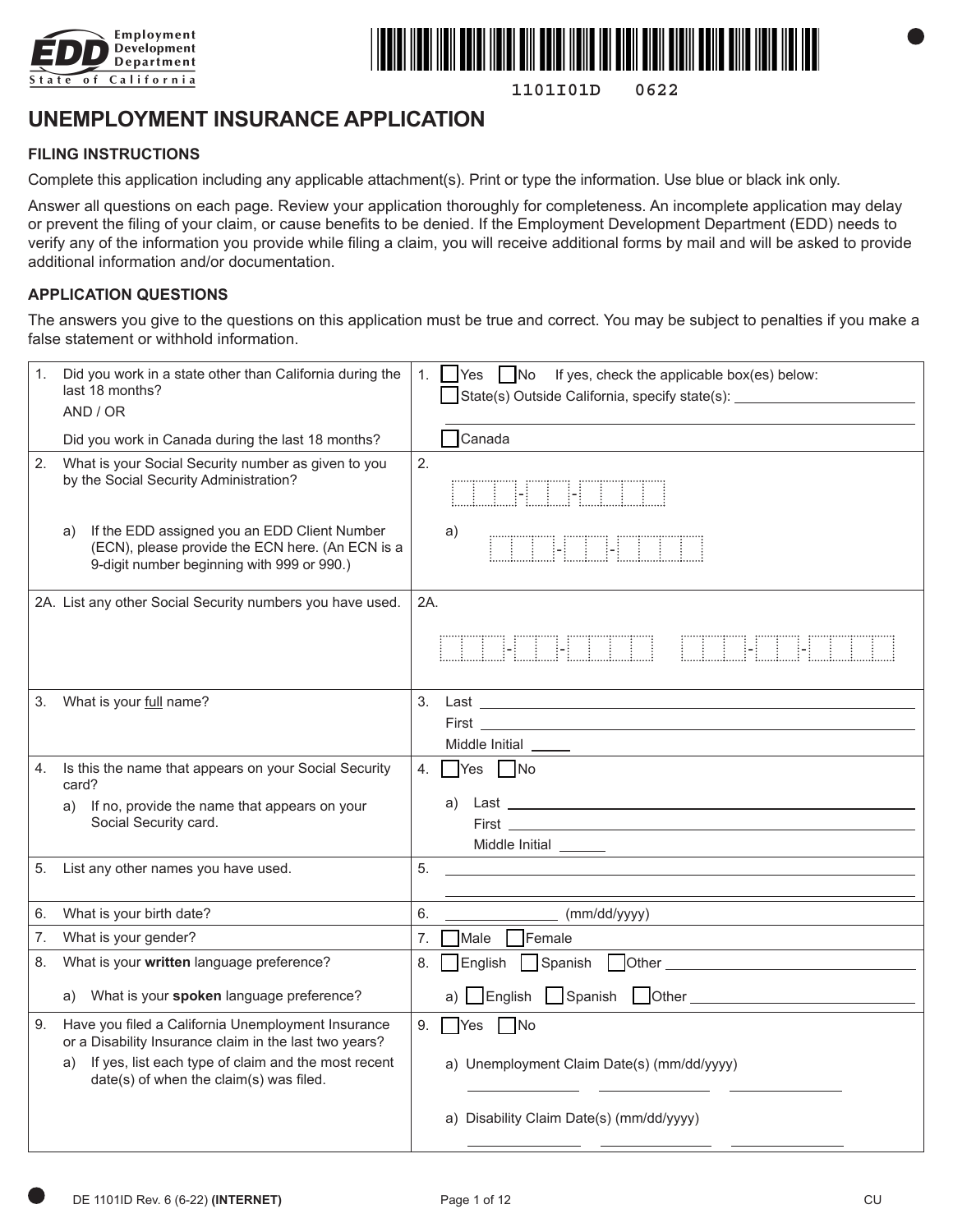

# **UNEMPLOYMENT INSURANCE APPLICATION**

Social Security number:  $\_\_$   $\_\_$  –  $\_\_$  –  $\_$  –  $\_$  –  $\_$  –  $\_$ 

| 10. Do you have a Driver License issued to you by a<br>State/entity?                                                                                                                                                                                                         | 10. $Yes$<br>l No                                                                                                                                                                                                                                                                                                                                                                                                                                                                                          |
|------------------------------------------------------------------------------------------------------------------------------------------------------------------------------------------------------------------------------------------------------------------------------|------------------------------------------------------------------------------------------------------------------------------------------------------------------------------------------------------------------------------------------------------------------------------------------------------------------------------------------------------------------------------------------------------------------------------------------------------------------------------------------------------------|
| If yes, provide the name of the issuing State/entity<br>a)<br>and your Driver License number.                                                                                                                                                                                | a)                                                                                                                                                                                                                                                                                                                                                                                                                                                                                                         |
| If no, answer questions b-d:                                                                                                                                                                                                                                                 | If no, answer questions b-d:                                                                                                                                                                                                                                                                                                                                                                                                                                                                               |
| Do you have an Identification Card issued to you<br>b)<br>by a State/entity?                                                                                                                                                                                                 | No<br><b>Yes</b><br>b)                                                                                                                                                                                                                                                                                                                                                                                                                                                                                     |
| If yes, provide the name of the issuing State/entity<br>C)<br>and your Identification Card number.                                                                                                                                                                           | C)<br>Identification Card Number: 2008 2012 2022 2023                                                                                                                                                                                                                                                                                                                                                                                                                                                      |
| How do you look for work and, if you have work,<br>d)<br>how do you get to work?                                                                                                                                                                                             | Please Explain: University of the Contract of the Contract of the Contract of the Contract of the Contract of<br>d)                                                                                                                                                                                                                                                                                                                                                                                        |
|                                                                                                                                                                                                                                                                              |                                                                                                                                                                                                                                                                                                                                                                                                                                                                                                            |
| 11. What is your telephone number?                                                                                                                                                                                                                                           | 11.<br>$\mathcal{L}_{\mathcal{A}} = \underbrace{\mathcal{L}_{\mathcal{A}} \mathcal{L}_{\mathcal{A}} \mathcal{L}_{\mathcal{A}} + \mathcal{L}_{\mathcal{A}} \mathcal{L}_{\mathcal{A}} \mathcal{L}_{\mathcal{A}} \mathcal{L}_{\mathcal{A}} \mathcal{L}_{\mathcal{A}} \mathcal{L}_{\mathcal{A}} \mathcal{L}_{\mathcal{A}} \mathcal{L}_{\mathcal{A}} \mathcal{L}_{\mathcal{A}} \mathcal{L}_{\mathcal{A}} \mathcal{L}_{\mathcal{A}} \mathcal{L}_{\mathcal{A}} \mathcal{L}_{\mathcal{A}} \mathcal{L}_{\mathcal{A$ |
| If you are deaf, hard of hearing, or have a speech<br>a)<br>disability and use TTY or California Relay to<br>communicate, check the appropriate box.                                                                                                                         | a) TTY (Non-voice) California Relay Service                                                                                                                                                                                                                                                                                                                                                                                                                                                                |
| 12. What is your mailing address?                                                                                                                                                                                                                                            |                                                                                                                                                                                                                                                                                                                                                                                                                                                                                                            |
| (Include your city, State, and ZIP code)                                                                                                                                                                                                                                     | City: <u>the contract of the contract of the contract of the contract of the contract of the contract of the contract of the contract of the contract of the contract of the contract of the contract of the contract of the con</u>                                                                                                                                                                                                                                                                       |
|                                                                                                                                                                                                                                                                              | State: ________ ZIP Code: __________                                                                                                                                                                                                                                                                                                                                                                                                                                                                       |
| 13. Is your residence address the same as your mailing<br>address?                                                                                                                                                                                                           | 13. Yes $\n  No$                                                                                                                                                                                                                                                                                                                                                                                                                                                                                           |
| If no, enter your residence address. (Include your<br>a)<br>city, State, ZIP code and apartment number.)                                                                                                                                                                     | a)                                                                                                                                                                                                                                                                                                                                                                                                                                                                                                         |
| A residence address cannot be a P.O. Box. Please                                                                                                                                                                                                                             | City: the contract of the contract of the contract of the contract of the contract of the contract of the contract of the contract of the contract of the contract of the contract of the contract of the contract of the cont<br>State: _________ ZIP Code: __________                                                                                                                                                                                                                                    |
| provide a street address.                                                                                                                                                                                                                                                    |                                                                                                                                                                                                                                                                                                                                                                                                                                                                                                            |
| 14. If you do not live in California, what is the name of the<br>County in which you live?                                                                                                                                                                                   |                                                                                                                                                                                                                                                                                                                                                                                                                                                                                                            |
| 15. What race or ethnic group do you identify with? Check one of the following:                                                                                                                                                                                              |                                                                                                                                                                                                                                                                                                                                                                                                                                                                                                            |
| <b>White</b>                                                                                                                                                                                                                                                                 | Black not Hispanic<br>Hispanic                                                                                                                                                                                                                                                                                                                                                                                                                                                                             |
| Asian                                                                                                                                                                                                                                                                        | American Indian/Alaskan Native<br>Chinese                                                                                                                                                                                                                                                                                                                                                                                                                                                                  |
| Cambodian                                                                                                                                                                                                                                                                    | $\blacksquare$ Filipino<br>Other Pacific Islander                                                                                                                                                                                                                                                                                                                                                                                                                                                          |
| Guamanian                                                                                                                                                                                                                                                                    | Asian Indian<br>Japanese                                                                                                                                                                                                                                                                                                                                                                                                                                                                                   |
| Korean                                                                                                                                                                                                                                                                       | Laotian<br>Samoan                                                                                                                                                                                                                                                                                                                                                                                                                                                                                          |
| Vietnamese                                                                                                                                                                                                                                                                   | Hawaiian<br>choose not to answer                                                                                                                                                                                                                                                                                                                                                                                                                                                                           |
| 16. Do you have a disability? (A disability is a physical or<br>mental impairment that substantially limits one or more<br>life activities, such as caring for oneself, performing<br>manual tasks, walking, seeing, hearing, speaking,<br>breathing, learning, or working.) | 16. $Yes$<br>$\overline{\phantom{a}}$ No<br>I choose not to answer                                                                                                                                                                                                                                                                                                                                                                                                                                         |
| 17. What is the highest grade of school you have completed? Check only one box.                                                                                                                                                                                              |                                                                                                                                                                                                                                                                                                                                                                                                                                                                                                            |
| Did not complete High School                                                                                                                                                                                                                                                 | High School Diploma or GED<br>Some college or vocational school                                                                                                                                                                                                                                                                                                                                                                                                                                            |
| Associate of Arts                                                                                                                                                                                                                                                            | Bachelor of Arts or Science<br>Masters or Doctorate                                                                                                                                                                                                                                                                                                                                                                                                                                                        |
| 18. Are you a Military Veteran?                                                                                                                                                                                                                                              | 18. Yes No                                                                                                                                                                                                                                                                                                                                                                                                                                                                                                 |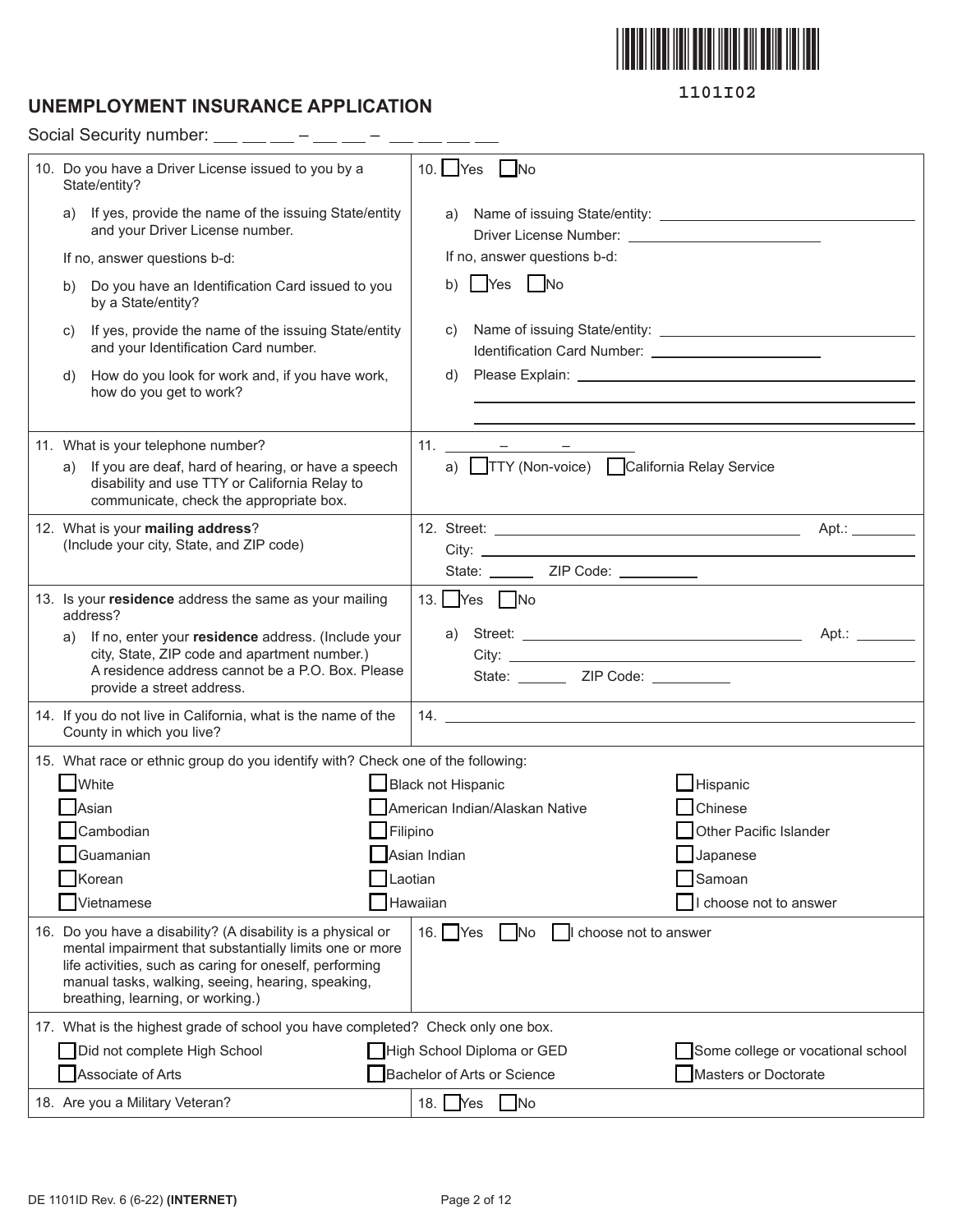

### **UNEMPLOYMENT INSURANCE APPLICATION**

| 19. Provide your employment and wages information for the past 18 months. If you worked for a temporary agency, a labor contractor, an<br>agent for actors or actresses, or an employer where wages are reported under a corporate name, your wages may have been reported<br>under that employer name. You may want to refer to your check stub(s) or W-2(s) to obtain the name of your employer.<br>Name and mailing address of all employers you worked for in the last 18 months.<br>a)<br>Period of employment (Dates Worked).<br>b)<br>Total Wages earned for each employer in the last 18 months.<br>C)<br>How you were paid (specify hourly, weekly, monthly, annually, commission, or at piece rate).<br>d)<br>Specify if you worked full-time or part-time.<br>e)<br>How many hours you worked per week.<br>f)<br>Check the appropriate "Yes/No" box if the employer is (or is not) a school or educational institution or a public or nonprofit employer<br>g)<br>where you performed school-related work.<br>NOTE: It is important that you report the employer name(s) and mailing address(es), period(s) of employment, and wages correctly. Failure to<br>provide complete information will result in your benefits being delayed or denied. |                                                      |                                            |                                                         |  |  |  |  |  |
|-------------------------------------------------------------------------------------------------------------------------------------------------------------------------------------------------------------------------------------------------------------------------------------------------------------------------------------------------------------------------------------------------------------------------------------------------------------------------------------------------------------------------------------------------------------------------------------------------------------------------------------------------------------------------------------------------------------------------------------------------------------------------------------------------------------------------------------------------------------------------------------------------------------------------------------------------------------------------------------------------------------------------------------------------------------------------------------------------------------------------------------------------------------------------------------------------------------------------------------------------------------|------------------------------------------------------|--------------------------------------------|---------------------------------------------------------|--|--|--|--|--|
| <b>Employer Name and Mailing Address</b><br>a)                                                                                                                                                                                                                                                                                                                                                                                                                                                                                                                                                                                                                                                                                                                                                                                                                                                                                                                                                                                                                                                                                                                                                                                                              | b) Dates Worked                                      | c) Total Wages                             | d) How were you paid?                                   |  |  |  |  |  |
|                                                                                                                                                                                                                                                                                                                                                                                                                                                                                                                                                                                                                                                                                                                                                                                                                                                                                                                                                                                                                                                                                                                                                                                                                                                             |                                                      |                                            | (e.g., weekly, monthly, etc.)?                          |  |  |  |  |  |
| Mailing Address:                                                                                                                                                                                                                                                                                                                                                                                                                                                                                                                                                                                                                                                                                                                                                                                                                                                                                                                                                                                                                                                                                                                                                                                                                                            | $\overline{a}$ To: $\overline{a}$ To: $\overline{a}$ |                                            |                                                         |  |  |  |  |  |
|                                                                                                                                                                                                                                                                                                                                                                                                                                                                                                                                                                                                                                                                                                                                                                                                                                                                                                                                                                                                                                                                                                                                                                                                                                                             |                                                      |                                            |                                                         |  |  |  |  |  |
|                                                                                                                                                                                                                                                                                                                                                                                                                                                                                                                                                                                                                                                                                                                                                                                                                                                                                                                                                                                                                                                                                                                                                                                                                                                             |                                                      |                                            |                                                         |  |  |  |  |  |
| State: ________ ZIP Code: _______                                                                                                                                                                                                                                                                                                                                                                                                                                                                                                                                                                                                                                                                                                                                                                                                                                                                                                                                                                                                                                                                                                                                                                                                                           |                                                      |                                            |                                                         |  |  |  |  |  |
| Did you work full-time or part-time? $\Box$ F/T $\Box$ P/T<br>e)                                                                                                                                                                                                                                                                                                                                                                                                                                                                                                                                                                                                                                                                                                                                                                                                                                                                                                                                                                                                                                                                                                                                                                                            |                                                      | f) How many hours did you work per week? _ |                                                         |  |  |  |  |  |
| Is this employer a school employer or a public or nonprofit employer where you performed school-related work? $\Box$ Yes $\Box$ No<br>g)                                                                                                                                                                                                                                                                                                                                                                                                                                                                                                                                                                                                                                                                                                                                                                                                                                                                                                                                                                                                                                                                                                                    |                                                      |                                            |                                                         |  |  |  |  |  |
|                                                                                                                                                                                                                                                                                                                                                                                                                                                                                                                                                                                                                                                                                                                                                                                                                                                                                                                                                                                                                                                                                                                                                                                                                                                             |                                                      |                                            |                                                         |  |  |  |  |  |
| <b>Employer Name and Mailing Address</b><br>a)                                                                                                                                                                                                                                                                                                                                                                                                                                                                                                                                                                                                                                                                                                                                                                                                                                                                                                                                                                                                                                                                                                                                                                                                              | b) Dates Worked c) Total Wages                       |                                            | d) How were you paid?<br>(e.g., weekly, monthly, etc.)? |  |  |  |  |  |
|                                                                                                                                                                                                                                                                                                                                                                                                                                                                                                                                                                                                                                                                                                                                                                                                                                                                                                                                                                                                                                                                                                                                                                                                                                                             |                                                      | From: $\qquad \qquad$ \$ $\qquad \qquad$   |                                                         |  |  |  |  |  |
| Mailing Address:                                                                                                                                                                                                                                                                                                                                                                                                                                                                                                                                                                                                                                                                                                                                                                                                                                                                                                                                                                                                                                                                                                                                                                                                                                            |                                                      |                                            |                                                         |  |  |  |  |  |
|                                                                                                                                                                                                                                                                                                                                                                                                                                                                                                                                                                                                                                                                                                                                                                                                                                                                                                                                                                                                                                                                                                                                                                                                                                                             |                                                      |                                            |                                                         |  |  |  |  |  |
| State: _______ ZIP Code: ____                                                                                                                                                                                                                                                                                                                                                                                                                                                                                                                                                                                                                                                                                                                                                                                                                                                                                                                                                                                                                                                                                                                                                                                                                               |                                                      |                                            |                                                         |  |  |  |  |  |
| Did you work full-time or part-time? $\Box$ F/T $\Box$ P/T<br>e)                                                                                                                                                                                                                                                                                                                                                                                                                                                                                                                                                                                                                                                                                                                                                                                                                                                                                                                                                                                                                                                                                                                                                                                            |                                                      | f) How many hours did you work per week? _ |                                                         |  |  |  |  |  |
| Is this employer a school employer or a public or nonprofit employer where you performed school-related work? $\bigcap$ Yes $\bigcap$ No<br>g)                                                                                                                                                                                                                                                                                                                                                                                                                                                                                                                                                                                                                                                                                                                                                                                                                                                                                                                                                                                                                                                                                                              |                                                      |                                            |                                                         |  |  |  |  |  |
| If yes, provide phone number: $\frac{\ }{\ }$ - - - - -                                                                                                                                                                                                                                                                                                                                                                                                                                                                                                                                                                                                                                                                                                                                                                                                                                                                                                                                                                                                                                                                                                                                                                                                     |                                                      |                                            |                                                         |  |  |  |  |  |
| <b>Employer Name and Mailing Address</b><br>a)                                                                                                                                                                                                                                                                                                                                                                                                                                                                                                                                                                                                                                                                                                                                                                                                                                                                                                                                                                                                                                                                                                                                                                                                              | b) Dates Worked                                      | c) Total Wages                             | d) How were you paid?                                   |  |  |  |  |  |
|                                                                                                                                                                                                                                                                                                                                                                                                                                                                                                                                                                                                                                                                                                                                                                                                                                                                                                                                                                                                                                                                                                                                                                                                                                                             |                                                      |                                            | (e.g., weekly, monthly, etc.)?                          |  |  |  |  |  |
| Name: ____                                                                                                                                                                                                                                                                                                                                                                                                                                                                                                                                                                                                                                                                                                                                                                                                                                                                                                                                                                                                                                                                                                                                                                                                                                                  | From: $\_\_$                                         | $\frac{1}{2}$                              |                                                         |  |  |  |  |  |
| Mailing Address:                                                                                                                                                                                                                                                                                                                                                                                                                                                                                                                                                                                                                                                                                                                                                                                                                                                                                                                                                                                                                                                                                                                                                                                                                                            | To: $\qquad \qquad$                                  |                                            |                                                         |  |  |  |  |  |
|                                                                                                                                                                                                                                                                                                                                                                                                                                                                                                                                                                                                                                                                                                                                                                                                                                                                                                                                                                                                                                                                                                                                                                                                                                                             |                                                      |                                            |                                                         |  |  |  |  |  |
|                                                                                                                                                                                                                                                                                                                                                                                                                                                                                                                                                                                                                                                                                                                                                                                                                                                                                                                                                                                                                                                                                                                                                                                                                                                             |                                                      |                                            |                                                         |  |  |  |  |  |
| State: ________ ZIP Code: ______                                                                                                                                                                                                                                                                                                                                                                                                                                                                                                                                                                                                                                                                                                                                                                                                                                                                                                                                                                                                                                                                                                                                                                                                                            |                                                      |                                            |                                                         |  |  |  |  |  |
| Did you work full-time or part-time? F/T P/T<br>e)<br>Is this employer a school employer or a public or nonprofit employer where you performed school-related work? Wes                                                                                                                                                                                                                                                                                                                                                                                                                                                                                                                                                                                                                                                                                                                                                                                                                                                                                                                                                                                                                                                                                     |                                                      | f) How many hours did you work per week? _ | No.                                                     |  |  |  |  |  |
| g)                                                                                                                                                                                                                                                                                                                                                                                                                                                                                                                                                                                                                                                                                                                                                                                                                                                                                                                                                                                                                                                                                                                                                                                                                                                          |                                                      |                                            |                                                         |  |  |  |  |  |
|                                                                                                                                                                                                                                                                                                                                                                                                                                                                                                                                                                                                                                                                                                                                                                                                                                                                                                                                                                                                                                                                                                                                                                                                                                                             | b) Dates Worked                                      |                                            |                                                         |  |  |  |  |  |
| <b>Employer Name and Mailing Address</b><br>a)                                                                                                                                                                                                                                                                                                                                                                                                                                                                                                                                                                                                                                                                                                                                                                                                                                                                                                                                                                                                                                                                                                                                                                                                              |                                                      | c) Total Wages                             | d) How were you paid?<br>(e.g., weekly, monthly, etc.)? |  |  |  |  |  |
|                                                                                                                                                                                                                                                                                                                                                                                                                                                                                                                                                                                                                                                                                                                                                                                                                                                                                                                                                                                                                                                                                                                                                                                                                                                             |                                                      |                                            | <u> 1989 - Johann Stein, mars and de Branden</u>        |  |  |  |  |  |
| Mailing Address:                                                                                                                                                                                                                                                                                                                                                                                                                                                                                                                                                                                                                                                                                                                                                                                                                                                                                                                                                                                                                                                                                                                                                                                                                                            | To: $\qquad \qquad$                                  |                                            |                                                         |  |  |  |  |  |
|                                                                                                                                                                                                                                                                                                                                                                                                                                                                                                                                                                                                                                                                                                                                                                                                                                                                                                                                                                                                                                                                                                                                                                                                                                                             |                                                      |                                            |                                                         |  |  |  |  |  |
|                                                                                                                                                                                                                                                                                                                                                                                                                                                                                                                                                                                                                                                                                                                                                                                                                                                                                                                                                                                                                                                                                                                                                                                                                                                             |                                                      |                                            |                                                         |  |  |  |  |  |
| State: ________ ZIP Code: _____                                                                                                                                                                                                                                                                                                                                                                                                                                                                                                                                                                                                                                                                                                                                                                                                                                                                                                                                                                                                                                                                                                                                                                                                                             |                                                      |                                            |                                                         |  |  |  |  |  |
| Did you work full-time or part-time? F/T P/T<br>e)                                                                                                                                                                                                                                                                                                                                                                                                                                                                                                                                                                                                                                                                                                                                                                                                                                                                                                                                                                                                                                                                                                                                                                                                          |                                                      | f) How many hours did you work per week?   |                                                         |  |  |  |  |  |
| Is this employer a school employer or a public or nonprofit employer where you performed school-related work?<br>g)                                                                                                                                                                                                                                                                                                                                                                                                                                                                                                                                                                                                                                                                                                                                                                                                                                                                                                                                                                                                                                                                                                                                         |                                                      |                                            | No.<br>  Yes                                            |  |  |  |  |  |

If yes, provide phone number:  $\frac{\ }{\ }$  -  $\frac{\ }{\ }$  -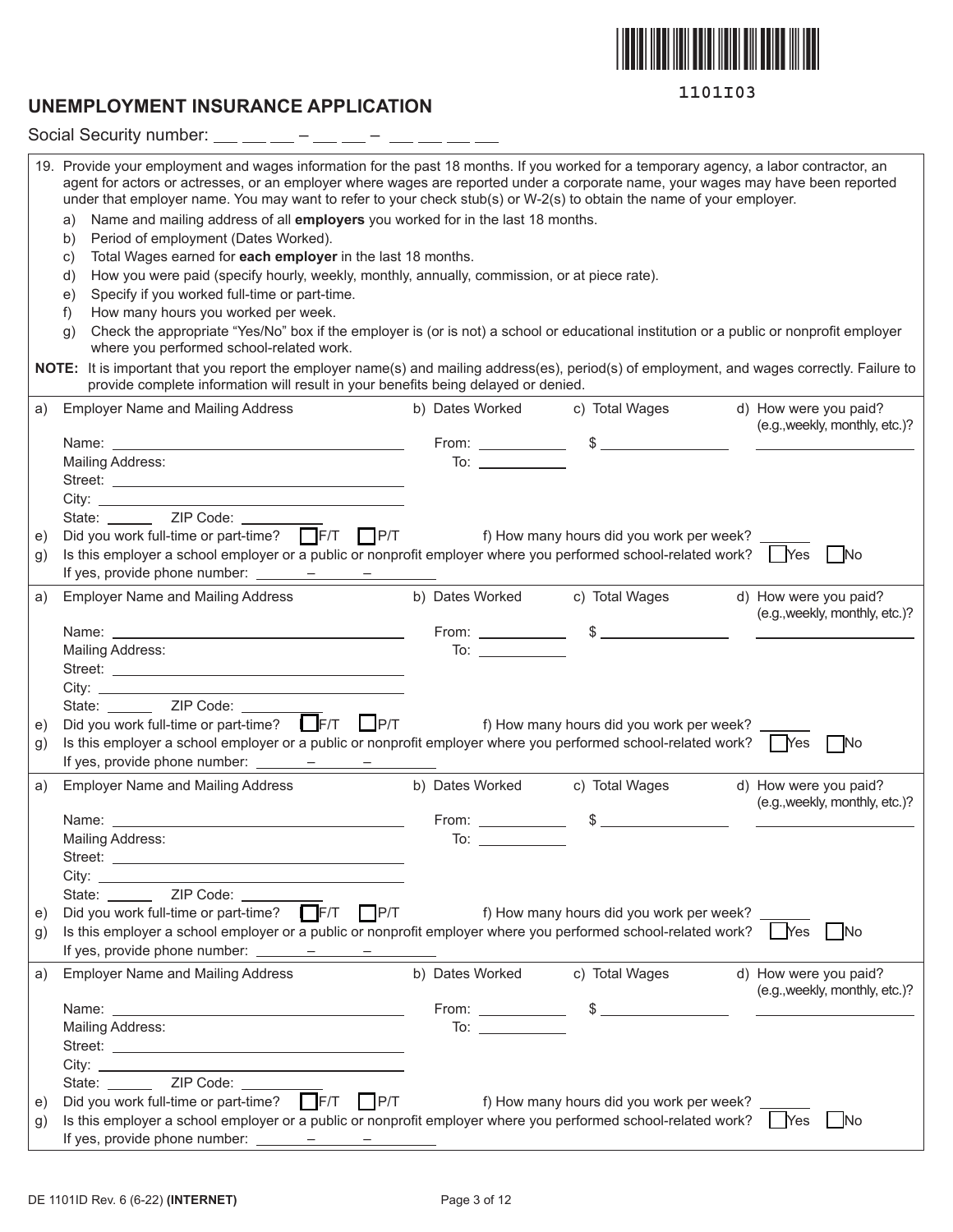

### **UNEMPLOYMENT INSURANCE APPLICATION**

**1101I04**

Social Security number:  $\_\_$   $\_\_$  –  $\_\_$  –  $\_$  –  $\_$  –  $\_$  –  $\_$ 

|    | 19. Continued                                                                                                                                                                                                                                                                                                                                                                                                                                                                       |                                                                                                                                    |                                                                                           |                                                                                   |  |  |
|----|-------------------------------------------------------------------------------------------------------------------------------------------------------------------------------------------------------------------------------------------------------------------------------------------------------------------------------------------------------------------------------------------------------------------------------------------------------------------------------------|------------------------------------------------------------------------------------------------------------------------------------|-------------------------------------------------------------------------------------------|-----------------------------------------------------------------------------------|--|--|
| a) | <b>Employer Name and Mailing Address</b>                                                                                                                                                                                                                                                                                                                                                                                                                                            | b) Dates Worked                                                                                                                    | c) Total Wages                                                                            | d) How were you paid?                                                             |  |  |
|    |                                                                                                                                                                                                                                                                                                                                                                                                                                                                                     |                                                                                                                                    |                                                                                           | (e.g., weekly, monthly, etc.)?                                                    |  |  |
|    | Mailing Address:                                                                                                                                                                                                                                                                                                                                                                                                                                                                    | To: $\_\_$                                                                                                                         |                                                                                           | <u> 1990 - Johann Barnett, fransk politik (</u>                                   |  |  |
|    |                                                                                                                                                                                                                                                                                                                                                                                                                                                                                     |                                                                                                                                    |                                                                                           |                                                                                   |  |  |
|    |                                                                                                                                                                                                                                                                                                                                                                                                                                                                                     |                                                                                                                                    |                                                                                           |                                                                                   |  |  |
|    |                                                                                                                                                                                                                                                                                                                                                                                                                                                                                     |                                                                                                                                    |                                                                                           |                                                                                   |  |  |
| e) | Did you work full-time or part-time? TF/T TP/T f) How many hours did you work per week?                                                                                                                                                                                                                                                                                                                                                                                             |                                                                                                                                    |                                                                                           |                                                                                   |  |  |
| g) | Is this employer a school employer or a public or nonprofit employer where you performed school-related work? $\Box$ Yes $\Box$ No                                                                                                                                                                                                                                                                                                                                                  |                                                                                                                                    |                                                                                           |                                                                                   |  |  |
|    |                                                                                                                                                                                                                                                                                                                                                                                                                                                                                     |                                                                                                                                    |                                                                                           |                                                                                   |  |  |
| a) | <b>Employer Name and Mailing Address</b>                                                                                                                                                                                                                                                                                                                                                                                                                                            |                                                                                                                                    | b) Dates Worked c) Total Wages                                                            | d) How were you paid?                                                             |  |  |
|    |                                                                                                                                                                                                                                                                                                                                                                                                                                                                                     |                                                                                                                                    |                                                                                           | (e.g., weekly, monthly, etc.)?                                                    |  |  |
|    |                                                                                                                                                                                                                                                                                                                                                                                                                                                                                     |                                                                                                                                    | From: $\qquad \qquad$ \$ $\qquad \qquad$                                                  |                                                                                   |  |  |
|    | Mailing Address:                                                                                                                                                                                                                                                                                                                                                                                                                                                                    | To: $\qquad \qquad$                                                                                                                |                                                                                           |                                                                                   |  |  |
|    |                                                                                                                                                                                                                                                                                                                                                                                                                                                                                     |                                                                                                                                    |                                                                                           |                                                                                   |  |  |
|    |                                                                                                                                                                                                                                                                                                                                                                                                                                                                                     |                                                                                                                                    |                                                                                           |                                                                                   |  |  |
|    | State: ________ ZIP Code: __________                                                                                                                                                                                                                                                                                                                                                                                                                                                |                                                                                                                                    |                                                                                           |                                                                                   |  |  |
| e) | Did you work full-time or part-time? $\Box$ F/T $\Box$ P/T                                                                                                                                                                                                                                                                                                                                                                                                                          | f) How many hours did you work per week?                                                                                           |                                                                                           |                                                                                   |  |  |
| g) |                                                                                                                                                                                                                                                                                                                                                                                                                                                                                     | Is this employer a school employer or a public or nonprofit employer where you performed school-related work? $\Box$ Yes $\Box$ No |                                                                                           |                                                                                   |  |  |
|    | If yes, provide phone number: $\frac{\qquad \qquad - \qquad \qquad - \qquad \qquad - \qquad \qquad - \qquad \qquad }{\qquad \qquad - \qquad \qquad - \qquad \qquad - \qquad \qquad - \qquad \qquad - \qquad \qquad - \qquad \qquad - \qquad \qquad - \qquad \qquad - \qquad \qquad - \qquad \qquad - \qquad \qquad - \qquad \qquad - \qquad \qquad - \qquad \qquad - \qquad \qquad - \qquad \qquad - \qquad \qquad - \qquad \qquad - \qquad \qquad - \qquad \qquad - \qquad \qquad$ |                                                                                                                                    |                                                                                           |                                                                                   |  |  |
|    | 20. During the past 18 months did you work for any other                                                                                                                                                                                                                                                                                                                                                                                                                            | 20 Yes No                                                                                                                          |                                                                                           |                                                                                   |  |  |
|    | employers not listed in question 19?                                                                                                                                                                                                                                                                                                                                                                                                                                                |                                                                                                                                    |                                                                                           | If yes, list the employer information for questions 19 a-g on a separate sheet of |  |  |
|    |                                                                                                                                                                                                                                                                                                                                                                                                                                                                                     |                                                                                                                                    | paper. Attach the additional sheet of paper to this application.                          |                                                                                   |  |  |
|    | 21. If the EDD finds that you do not have sufficient wages                                                                                                                                                                                                                                                                                                                                                                                                                          | 21 $\Box$ Yes $\Box$ No                                                                                                            |                                                                                           |                                                                                   |  |  |
|    | in the Standard Base Period to establish a valid claim,<br>do you want to attempt to establish a claim using the                                                                                                                                                                                                                                                                                                                                                                    |                                                                                                                                    |                                                                                           |                                                                                   |  |  |
|    | Alternate Base Period?                                                                                                                                                                                                                                                                                                                                                                                                                                                              |                                                                                                                                    |                                                                                           |                                                                                   |  |  |
|    | For additional information about the Standard Base                                                                                                                                                                                                                                                                                                                                                                                                                                  |                                                                                                                                    |                                                                                           |                                                                                   |  |  |
|    | Period and the Alternate Base Period, visit the EDD                                                                                                                                                                                                                                                                                                                                                                                                                                 |                                                                                                                                    |                                                                                           |                                                                                   |  |  |
|    | website www.edd.ca.gov.                                                                                                                                                                                                                                                                                                                                                                                                                                                             |                                                                                                                                    |                                                                                           |                                                                                   |  |  |
|    | 22. During the past 18 months, which employer did you                                                                                                                                                                                                                                                                                                                                                                                                                               |                                                                                                                                    |                                                                                           |                                                                                   |  |  |
|    | work for the longest?                                                                                                                                                                                                                                                                                                                                                                                                                                                               |                                                                                                                                    |                                                                                           |                                                                                   |  |  |
|    | What type of business was operated by the<br>a)<br>employer? (Please be specific. For example,                                                                                                                                                                                                                                                                                                                                                                                      | Type of business:<br>a)                                                                                                            |                                                                                           |                                                                                   |  |  |
|    | restaurant, dry cleaning, construction, book store.)                                                                                                                                                                                                                                                                                                                                                                                                                                |                                                                                                                                    |                                                                                           |                                                                                   |  |  |
|    | How long did you work for that employer?<br>b)                                                                                                                                                                                                                                                                                                                                                                                                                                      |                                                                                                                                    | b) Years: _________ Months: _______                                                       |                                                                                   |  |  |
|    | What type of work did you do for that employer?<br>C)                                                                                                                                                                                                                                                                                                                                                                                                                               | C)                                                                                                                                 | the control of the control of the control of the control of the control of the control of |                                                                                   |  |  |
|    | 23. What is your usual occupation?                                                                                                                                                                                                                                                                                                                                                                                                                                                  | 23.                                                                                                                                |                                                                                           |                                                                                   |  |  |
|    | 24. Is your usual work seasonal?                                                                                                                                                                                                                                                                                                                                                                                                                                                    | 24. $Yes$ No                                                                                                                       |                                                                                           |                                                                                   |  |  |
|    | If yes, answer questions a-c:                                                                                                                                                                                                                                                                                                                                                                                                                                                       | If yes, answer questions a-c:                                                                                                      |                                                                                           |                                                                                   |  |  |
|    | When does the season usually begin?<br>a)                                                                                                                                                                                                                                                                                                                                                                                                                                           | a)                                                                                                                                 | $\begin{array}{c}\n\text{mm/dd/yyyy}\n\end{array}$                                        |                                                                                   |  |  |
|    | When does the season usually end?<br>b)                                                                                                                                                                                                                                                                                                                                                                                                                                             | b)                                                                                                                                 | (mm/dd/yyyy)                                                                              |                                                                                   |  |  |
|    | What other work-related skills do you have?<br>C)                                                                                                                                                                                                                                                                                                                                                                                                                                   | C)                                                                                                                                 | <u> 1980 - Johann Barn, amerikansk politiker (</u>                                        |                                                                                   |  |  |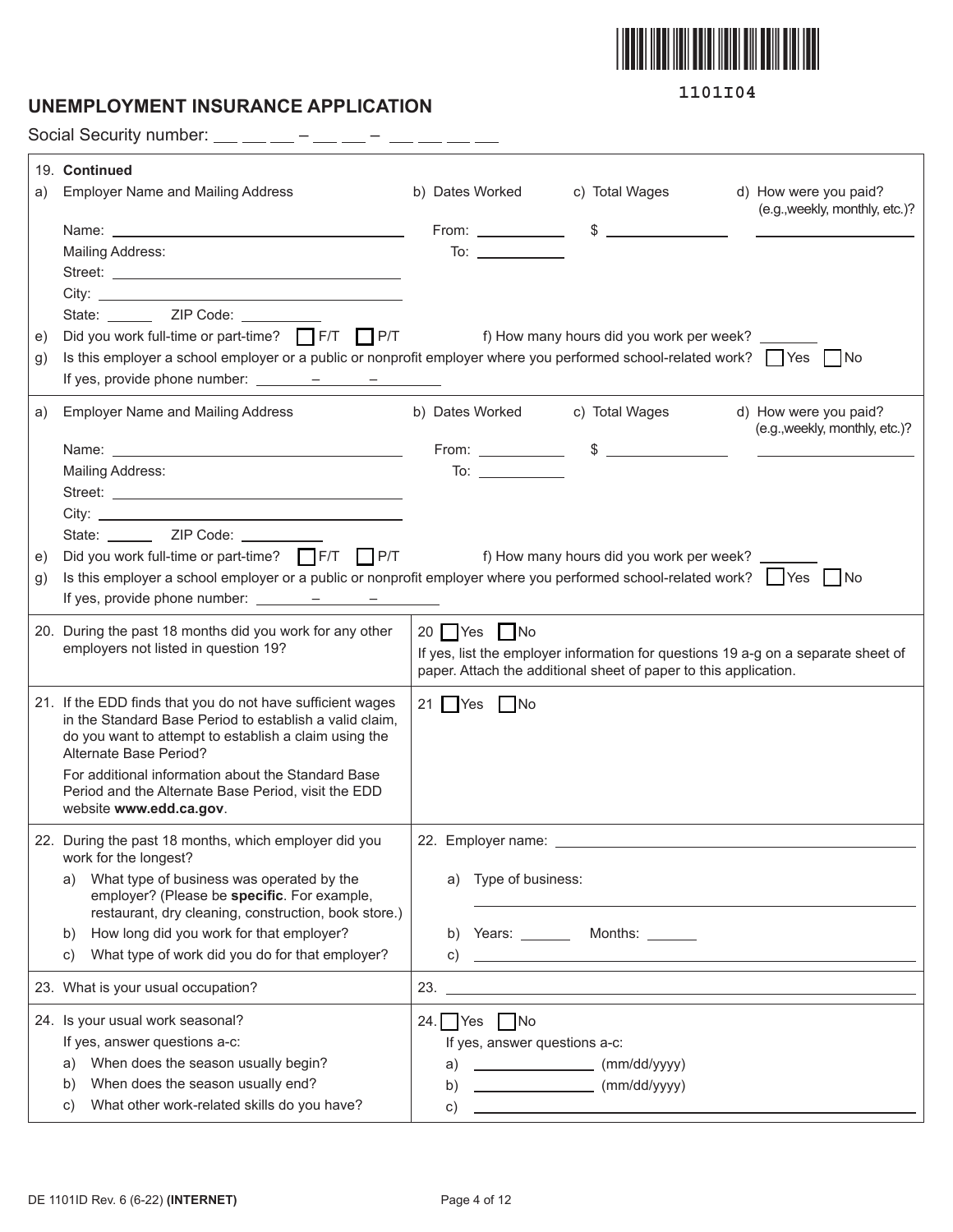

#### **UNEMPLOYMENT INSURANCE APPLICATION**

Social Security number:  $\frac{1}{1}$  =  $\frac{1}{1}$  =  $\frac{1}{1}$  =  $\frac{1}{1}$  =  $\frac{1}{1-\alpha} \frac{1}{1-\alpha} \frac{1}{1-\alpha} \frac{1}{1-\alpha} \frac{1}{1-\alpha} \frac{1}{1-\alpha} \frac{1}{1-\alpha} \frac{1}{1-\alpha} \frac{1}{1-\alpha} \frac{1}{1-\alpha} \frac{1}{1-\alpha} \frac{1}{1-\alpha} \frac{1}{1-\alpha} \frac{1}{1-\alpha} \frac{1}{1-\alpha} \frac{1}{1-\alpha} \frac{1}{1-\alpha} \frac{1}{1-\alpha} \frac{1}{1-\alpha} \frac{1}{1-\alpha} \frac{1}{1-\alpha} \frac{1}{1-\alpha} \frac{1}{1-\alpha} \frac{1}{1-\alpha} \frac{1$ 

Please provide information about your **very last employer**. This is the employer you last worked for regardless of the length of time you worked at that job, the type of work you did for that employer, or whether or not you have been paid.

If you worked for a temporary agency, a labor contractor, an agent for actors or actresses, or an employer where wages are reported under a corporate name, your wages may have been reported under that employer name. If you worked for In-Home Supportive Services (IHSS), the welfare recipient for whom you provided the in-home supportive service is your employer, not the county. You may want to refer to your check stub(s) or W-2(s) to obtain the name of your employer.

**Reminder:** To file a claim, individuals must be out of work or working less than full time. You must provide information about the last employer you worked for as an employee. Do not include self-employment unless you have elective coverage.

|                                                              | 25. What is the last date you actually worked for your very<br>last employer?                                                                                                                                                                                                                                                                                                                                                                                                                                                                                                                                              | 25. |                                                                   | $\frac{1}{2}$ (mm/dd/yyyy)                                                                                                                                                                                                     |
|--------------------------------------------------------------|----------------------------------------------------------------------------------------------------------------------------------------------------------------------------------------------------------------------------------------------------------------------------------------------------------------------------------------------------------------------------------------------------------------------------------------------------------------------------------------------------------------------------------------------------------------------------------------------------------------------------|-----|-------------------------------------------------------------------|--------------------------------------------------------------------------------------------------------------------------------------------------------------------------------------------------------------------------------|
| a)                                                           | What are your gross wages for your last week of<br>work? For Unemployment Insurance purposes, a<br>week begins on Sunday and ends the following<br>Saturday.                                                                                                                                                                                                                                                                                                                                                                                                                                                               |     |                                                                   | a) $\sqrt[3]{}$                                                                                                                                                                                                                |
| b)                                                           | What is the complete name of your very last<br>employer?                                                                                                                                                                                                                                                                                                                                                                                                                                                                                                                                                                   |     | b)                                                                | Name: <u>www.communications.com</u>                                                                                                                                                                                            |
| C)                                                           | What is the mailing address of your very last<br>employer?                                                                                                                                                                                                                                                                                                                                                                                                                                                                                                                                                                 |     | C)                                                                | Mailing address:<br>State: ______ ZIP Code: _________                                                                                                                                                                          |
| d)                                                           | Is the physical address of your very last employer<br>the same as their mailing address? (A physical<br>address cannot be a P.O. Box. Please provide a<br>street address.)                                                                                                                                                                                                                                                                                                                                                                                                                                                 |     | d)                                                                | $\bigcap$ Yes $\bigcap$ No                                                                                                                                                                                                     |
|                                                              | If no, what is the physical address of your very<br>last employer?                                                                                                                                                                                                                                                                                                                                                                                                                                                                                                                                                         |     |                                                                   | Physical address:<br>State: ______ ZIP Code: _________                                                                                                                                                                         |
| e)                                                           | What is the telephone number of your very last<br>employer at their physical address?                                                                                                                                                                                                                                                                                                                                                                                                                                                                                                                                      |     | e)                                                                |                                                                                                                                                                                                                                |
| f)                                                           | What is the name of your immediate supervisor?                                                                                                                                                                                                                                                                                                                                                                                                                                                                                                                                                                             |     | f)                                                                |                                                                                                                                                                                                                                |
| $\mathfrak{g}$ )                                             | Briefly explain in your own words the reason<br>you are no longer working for your very last<br>employer, within the space provided. Please do<br>not include any attachments.                                                                                                                                                                                                                                                                                                                                                                                                                                             |     | $\mathsf{q}$ )                                                    | Reason: The contract of the contract of the contract of the contract of the contract of the contract of the contract of the contract of the contract of the contract of the contract of the contract of the contract of the co |
|                                                              | 26. Are you (directly or indirectly) out of work with any<br>employer (last employer or any employer in the last<br>18 months) due to a trade dispute, such as a strike or<br>a lockout?                                                                                                                                                                                                                                                                                                                                                                                                                                   |     |                                                                   | 26. $Yes$<br>$\Box$ No                                                                                                                                                                                                         |
| If yes and a union was/is involved, answer<br>questions a-b: |                                                                                                                                                                                                                                                                                                                                                                                                                                                                                                                                                                                                                            |     | If yes and a union was not/is not involved, answer questions c-e: |                                                                                                                                                                                                                                |
|                                                              | a) What is the name and telephone number of the<br>union?<br>Phone: $\frac{\qquad \qquad - \qquad \qquad - \qquad \qquad - \qquad \qquad - \qquad \qquad }{\qquad \qquad - \qquad \qquad - \qquad \qquad - \qquad \qquad - \qquad \qquad - \qquad \qquad - \qquad \qquad - \qquad \qquad - \qquad \qquad - \qquad \qquad - \qquad \qquad - \qquad \qquad - \qquad \qquad - \qquad \qquad - \qquad \qquad - \qquad \qquad - \qquad \qquad - \qquad \qquad - \qquad \qquad - \qquad \qquad - \qquad \qquad - \qquad \qquad - \qquad \qquad - \qquad \qquad - \qquad \qquad - \$<br>Are you going to receive strike benefits? |     | C)<br>d)<br>e)                                                    | How many employees left work?<br>Was there a spokesperson for the employees?<br><b>No</b><br>  Yes<br>If yes, what is his/her name and telephone number?<br>Phone: $ -$                                                        |
| b)                                                           | $\bigcap$ Yes $\bigcap$ No                                                                                                                                                                                                                                                                                                                                                                                                                                                                                                                                                                                                 |     |                                                                   |                                                                                                                                                                                                                                |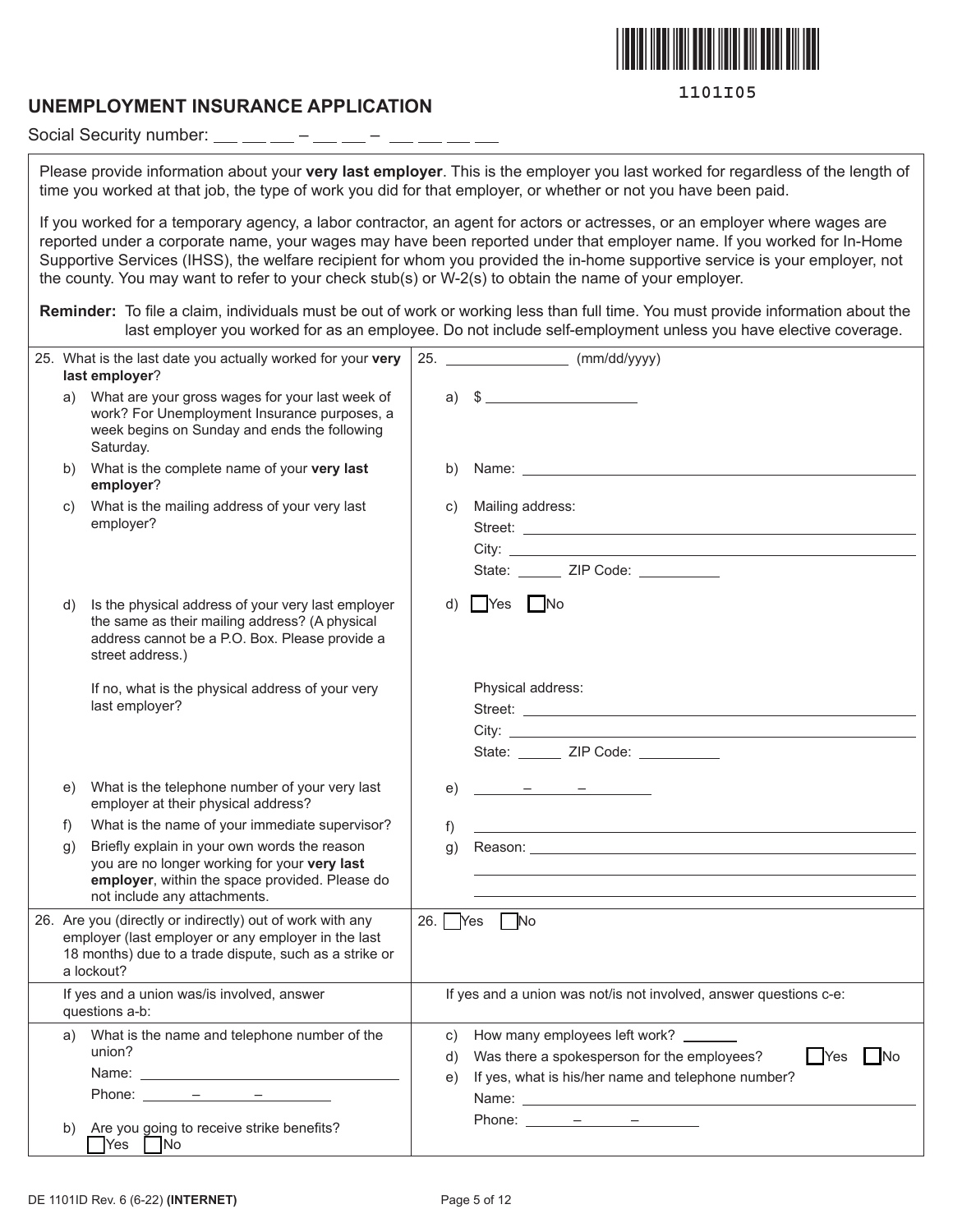

# **UNEMPLOYMENT INSURANCE APPLICATION**

|    | Social Security number:                                                                                                                                                      |                                                                                                                                                                                                                                                                                                                                                                                                                                                                                                                                                                                                                                                                                                                |  |  |  |  |
|----|------------------------------------------------------------------------------------------------------------------------------------------------------------------------------|----------------------------------------------------------------------------------------------------------------------------------------------------------------------------------------------------------------------------------------------------------------------------------------------------------------------------------------------------------------------------------------------------------------------------------------------------------------------------------------------------------------------------------------------------------------------------------------------------------------------------------------------------------------------------------------------------------------|--|--|--|--|
|    | 27. Are you currently working for or do you expect to work<br>for any school or educational institution or a public or<br>nonprofit employer performing school-related work? | 27. $Yes$ No                                                                                                                                                                                                                                                                                                                                                                                                                                                                                                                                                                                                                                                                                                   |  |  |  |  |
|    | If yes, answer questions a-e:                                                                                                                                                | If yes, answer questions a-e:                                                                                                                                                                                                                                                                                                                                                                                                                                                                                                                                                                                                                                                                                  |  |  |  |  |
| a) | Provide the following information for the school or<br>educational institution(s) or the public or nonprofit<br>employer(s).                                                 | Name: <u>University</u> Name: 2004<br>a)<br><b>Mailing Address:</b><br>State: ______ ZIP Code: __________<br>Phone: $\frac{\ }{\ }$ $\frac{\ }{\ }$ $\frac{\ }{\ }$ $\frac{\ }{\ }$ $\frac{\ }{\ }$ $\frac{\ }{\ }$ $\frac{\ }{\ }$<br><b>Mailing Address:</b><br>State: ______ ZIP Code: __________<br>Phone: $\frac{\ }{\ }$ $\frac{\ }{\ }$ $\frac{\ }{\ }$ $\frac{\ }{\ }$ $\frac{\ }{\ }$ $\frac{\ }{\ }$ $\frac{\ }{\ }$ $\frac{\ }{\ }$ $\frac{\ }{\ }$ $\frac{\ }{\ }$ $\frac{\ }{\ }$ $\frac{\ }{\ }$ $\frac{\ }{\ }$ $\frac{\ }{\ }$ $\frac{\ }{\ }$ $\frac{\ }{\ }$ $\frac{\ }{\ }$ $\frac{\ }{\ }$ $\frac{\ }{\ }$ $\frac{\ }{\ }$ $\frac{\ }{\ }$ $\frac{\ }{\ }$ $\frac{\ }{\ }$ $\frac{\ }{\ }$ |  |  |  |  |
| b) | Are you a substitute teacher for Los Angeles<br>Unified School District (LAUSD)?                                                                                             | l Yes<br>- No<br>b)                                                                                                                                                                                                                                                                                                                                                                                                                                                                                                                                                                                                                                                                                            |  |  |  |  |
| C) | Are you currently in a recess period or off track?                                                                                                                           | - No<br>C)<br>Yes                                                                                                                                                                                                                                                                                                                                                                                                                                                                                                                                                                                                                                                                                              |  |  |  |  |
| d) | Do you have reasonable assurance to return to<br>work after the recess period or the off track period<br>with any school or educational institution?                         | d)<br>l Yes<br>  No                                                                                                                                                                                                                                                                                                                                                                                                                                                                                                                                                                                                                                                                                            |  |  |  |  |
| e) | What is the beginning date of your next recess or<br>the next off track period?                                                                                              | (mm/dd/yyyy)<br>e)                                                                                                                                                                                                                                                                                                                                                                                                                                                                                                                                                                                                                                                                                             |  |  |  |  |
|    | 28. Do you expect to return to work for any former<br>employer?                                                                                                              | 28. Yes No                                                                                                                                                                                                                                                                                                                                                                                                                                                                                                                                                                                                                                                                                                     |  |  |  |  |
|    | 29. Do you have a date to start work with any employer?                                                                                                                      | $N$ o<br>$29.$ Yes                                                                                                                                                                                                                                                                                                                                                                                                                                                                                                                                                                                                                                                                                             |  |  |  |  |
|    | If yes, answer question a:                                                                                                                                                   | If yes, answer question a:                                                                                                                                                                                                                                                                                                                                                                                                                                                                                                                                                                                                                                                                                     |  |  |  |  |
|    | a) What date will you start work?                                                                                                                                            | a)                                                                                                                                                                                                                                                                                                                                                                                                                                                                                                                                                                                                                                                                                                             |  |  |  |  |
|    | 30. Are you a member of a union or non-union trade<br>association?                                                                                                           | 30.<br><b>Nes</b>                                                                                                                                                                                                                                                                                                                                                                                                                                                                                                                                                                                                                                                                                              |  |  |  |  |
|    | If yes, answer questions a-f:                                                                                                                                                | If yes, answer questions a-f:                                                                                                                                                                                                                                                                                                                                                                                                                                                                                                                                                                                                                                                                                  |  |  |  |  |
| a) | What is the name of your union or non-union<br>organization?                                                                                                                 | <u> 1989 - Johann Barn, mars ann an t-Amhain Aonaich an t-Aonaich an t-Aonaich ann an t-Aonaich ann an t-Aonaich</u><br>a)                                                                                                                                                                                                                                                                                                                                                                                                                                                                                                                                                                                     |  |  |  |  |
| b) | What is your union local number?                                                                                                                                             | (Enter zero "0" for non-union trade association.)<br>b)                                                                                                                                                                                                                                                                                                                                                                                                                                                                                                                                                                                                                                                        |  |  |  |  |
| C) | What is the telephone number of your union or<br>non-union trade association?                                                                                                | C)<br>the contract of the contract of                                                                                                                                                                                                                                                                                                                                                                                                                                                                                                                                                                                                                                                                          |  |  |  |  |
| d) | Does your union or non-union trade association<br>find work for you?                                                                                                         | - No<br>Yes                                                                                                                                                                                                                                                                                                                                                                                                                                                                                                                                                                                                                                                                                                    |  |  |  |  |
| e) | Does your union or non-union trade association<br>control your hiring?                                                                                                       | - No<br>′es                                                                                                                                                                                                                                                                                                                                                                                                                                                                                                                                                                                                                                                                                                    |  |  |  |  |
| f) | Are you registered with your union or non-union<br>trade association as out of work?                                                                                         | <b>INO</b><br>res                                                                                                                                                                                                                                                                                                                                                                                                                                                                                                                                                                                                                                                                                              |  |  |  |  |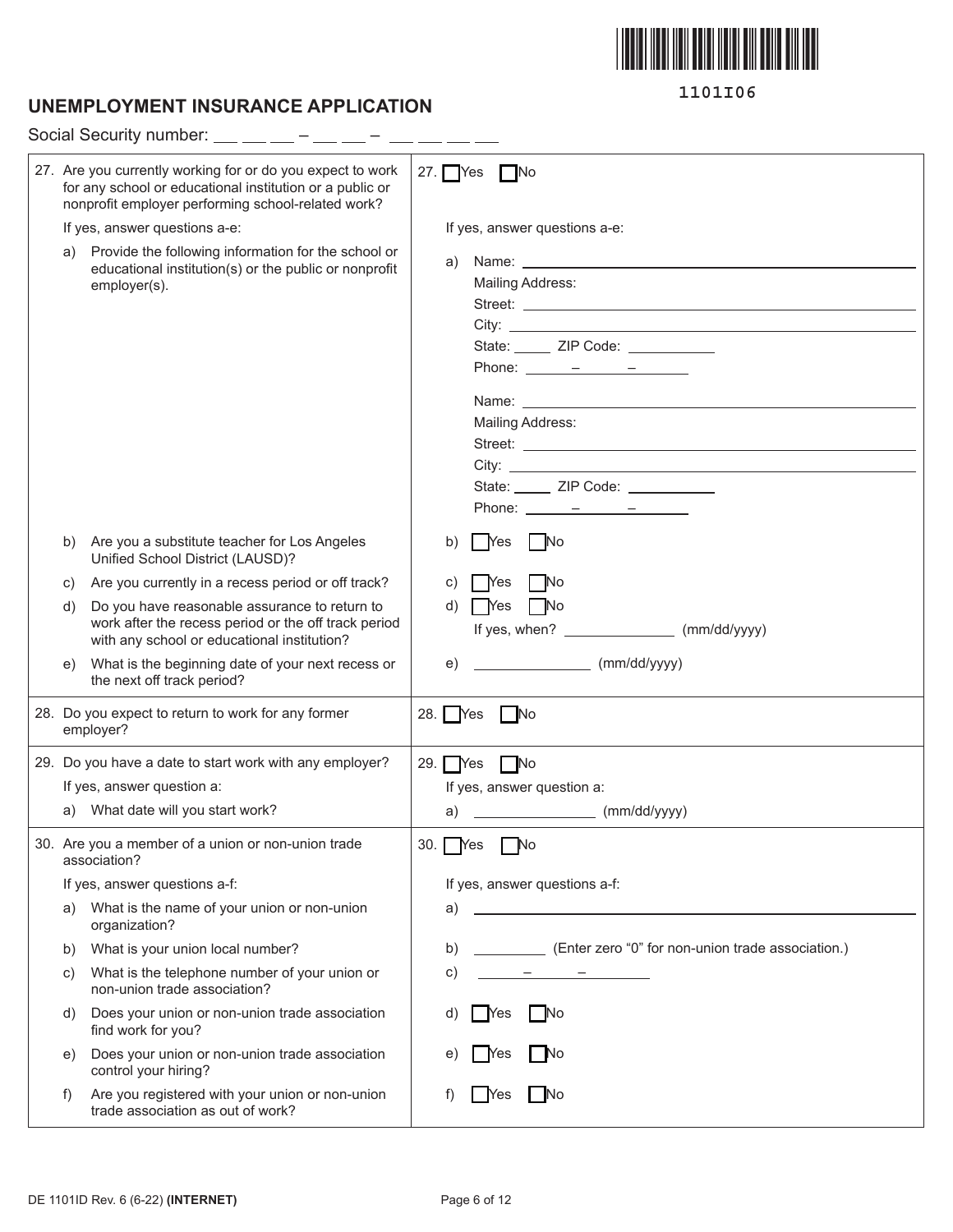

### **UNEMPLOYMENT INSURANCE APPLICATION**

Social Security number:  $\_\_$   $\_\_$  –  $\_\_$  –  $\_$  –  $\_$  –  $\_$  –  $\_$ 

**1101I07**

| 31. Are you currently attending, or do you plan on<br>attending school or training?                                                                                                             | 31. Yes<br>No                                                                                                                                                                                                                                                            |
|-------------------------------------------------------------------------------------------------------------------------------------------------------------------------------------------------|--------------------------------------------------------------------------------------------------------------------------------------------------------------------------------------------------------------------------------------------------------------------------|
| If yes, answer question a-g:                                                                                                                                                                    | If yes, answer questions a-g:                                                                                                                                                                                                                                            |
| What is the starting date of the school or training?<br>a)                                                                                                                                      | $\frac{1}{2}$ (mm/dd/yyyy)<br>a)                                                                                                                                                                                                                                         |
| What is the ending date of the current session?<br>b)                                                                                                                                           | $\frac{1}{\text{mm}/\text{dd}/\text{yyy}}$<br>b)                                                                                                                                                                                                                         |
| What is the name of the school?<br>C)                                                                                                                                                           | C)<br>the control of the control of the control of the control of the control of                                                                                                                                                                                         |
| What is the telephone number of the school?<br>d)                                                                                                                                               | d)<br>Phone: $ -$                                                                                                                                                                                                                                                        |
| What are the days and hours you are attending, or<br>e)<br>plan to attend, school?                                                                                                              | e)                                                                                                                                                                                                                                                                       |
| Is your school or training program authorized or<br>f)<br>funded by one of the programs listed in section f?                                                                                    | $\overline{\phantom{a}}$ No<br>f)<br>Yes<br>If yes, check only one box.                                                                                                                                                                                                  |
| NOTE: If you are in a State Approved Apprenticeship<br>training, you must mail your training completion<br>certificate with your Continued Claim Form,<br>DE 4581, for the week(s) of training. | Workforce Investment Act (WIA)<br>Employment Training Panel (ETP)<br>Trade Adjustment Assistance (TAA)<br>California Work Opportunity and Responsibility to Kids<br>(CalWORKS)<br>State Approved Apprenticeship<br>Union or Non-union Journey Level<br>None of the above |
| If you had a job, or were offered a job in your<br>$\mathfrak{g}$<br>usual occupation, would the days and hours you<br>attend school prevent you from working full time?                        | No<br>g)<br><b>Yes</b>                                                                                                                                                                                                                                                   |
| 32. Are you available for immediate full-time work in your<br>usual occupation?                                                                                                                 | $32.$ Yes<br>No                                                                                                                                                                                                                                                          |
| If no, please explain why you are not available for<br>a)<br>full-time work.                                                                                                                    | a)                                                                                                                                                                                                                                                                       |
| 33. Are you available for immediate part-time work in your<br>usual occupation?                                                                                                                 | 33. Yes<br><b>No</b>                                                                                                                                                                                                                                                     |
| a) If no, please explain why you are not available for<br>part-time work.                                                                                                                       | a) Explanation:                                                                                                                                                                                                                                                          |
| 34. Are you currently self-employed, or do you plan to<br>become self-employed? (Self-employment means<br>you have your own business or work as an<br>independent contractor.)                  | $34.$ Yes<br><b>No</b>                                                                                                                                                                                                                                                   |
| 35. Are you now, or have you been in the last 18 months<br>an officer of a corporation or union or the sole or major<br>stockholder of a corporation?                                           | $35.$ $Yes$<br>No.                                                                                                                                                                                                                                                       |
| If yes, include name of organization and your title<br>a)<br>or position.                                                                                                                       | a)                                                                                                                                                                                                                                                                       |
| 36. Did you serve as an elected public official or<br>Governor-exempt appointee in the last 18 months?                                                                                          | $\Box$ No<br>$36.$ Yes                                                                                                                                                                                                                                                   |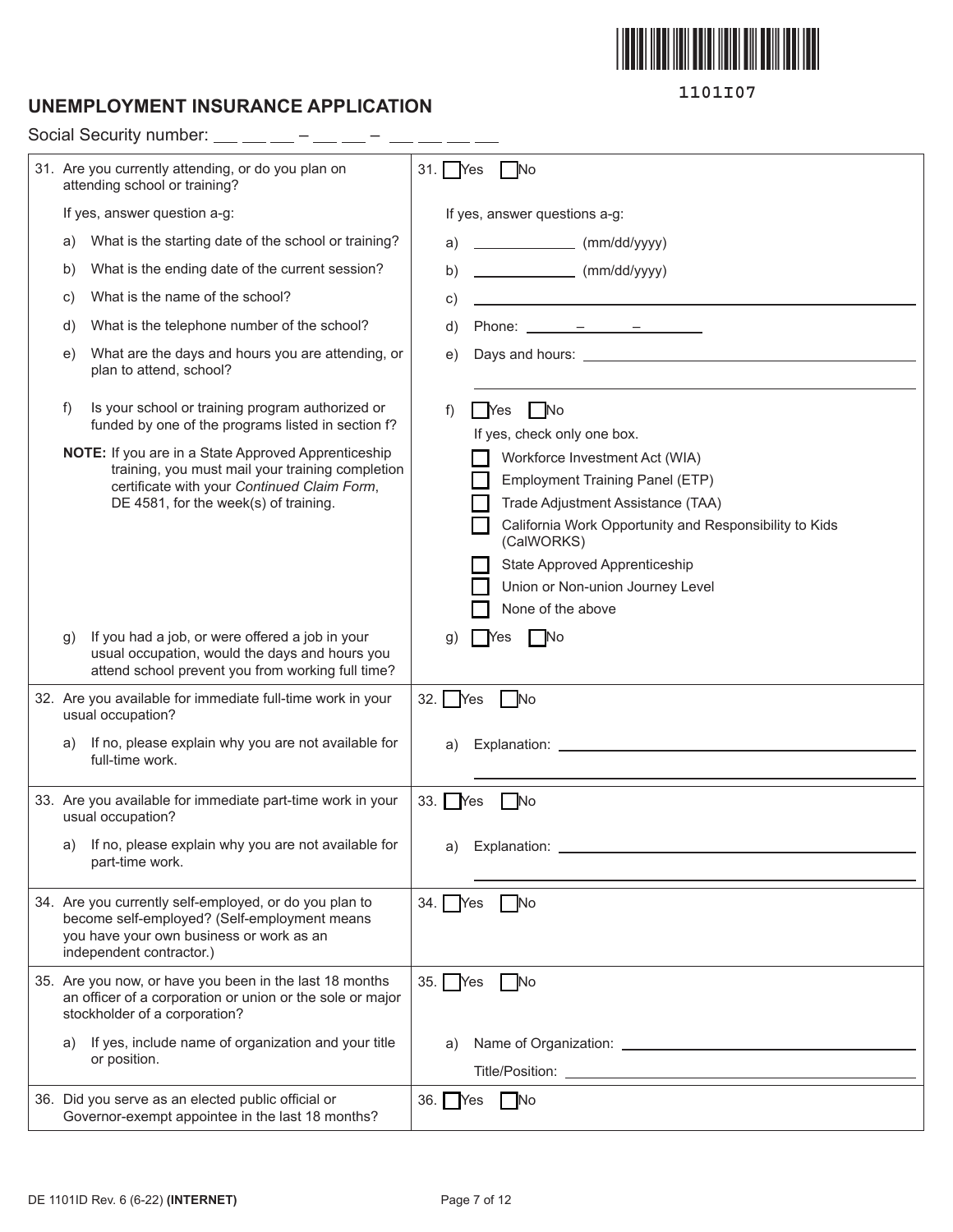

# **UNEMPLOYMENT INSURANCE APPLICATION**

Social Security number: – –

|    | 37. Are you currently receiving a pension?                                                                                                                                                                   | 37.   Yes | l No                          |                                                                                                                     |                                                                                                                      |
|----|--------------------------------------------------------------------------------------------------------------------------------------------------------------------------------------------------------------|-----------|-------------------------------|---------------------------------------------------------------------------------------------------------------------|----------------------------------------------------------------------------------------------------------------------|
|    | If yes, answer question a:                                                                                                                                                                                   |           | If yes, answer question a:    |                                                                                                                     |                                                                                                                      |
| a) | Are you currently receiving more than one pension?                                                                                                                                                           | a)        | Yes<br>  No                   |                                                                                                                     |                                                                                                                      |
|    | If yes, proceed to question 38.                                                                                                                                                                              |           |                               | If yes, proceed to question 38.                                                                                     |                                                                                                                      |
|    | If no, answer questions b-f:                                                                                                                                                                                 |           |                               | If no, answer questions b-f:                                                                                        |                                                                                                                      |
| b) | What is the name of the pension provider?                                                                                                                                                                    | b)        |                               |                                                                                                                     |                                                                                                                      |
| C) | Is the pension based on another person's work or<br>wages?                                                                                                                                                   | C)        | <b>Yes</b>                    | <b>No</b>                                                                                                           |                                                                                                                      |
| d) | Is the pension a union pension or a pension<br>funded by more than one employer?                                                                                                                             | d)        | No<br>Yes                     |                                                                                                                     |                                                                                                                      |
| e) | What is the name of the employer(s) paying into<br>the pension?                                                                                                                                              | e)        |                               |                                                                                                                     |                                                                                                                      |
| f) | Did you work for that employer in the last<br>18 months?                                                                                                                                                     | f)        | Yes                           | - No                                                                                                                |                                                                                                                      |
|    | 38. Will you receive any additional pension(s) in the next<br>12 months?                                                                                                                                     | 38.   Yes | No                            |                                                                                                                     |                                                                                                                      |
|    | If yes, answer questions a-b:                                                                                                                                                                                |           | If yes, answer questions a-b: |                                                                                                                     |                                                                                                                      |
| a) | What is the name of the pension provider(s)?                                                                                                                                                                 | a)        |                               |                                                                                                                     | <u> 1989 - Johann John Stone, markin film yn y brenin y brenin y brenin y brenin y brenin y brenin y brenin y br</u> |
|    |                                                                                                                                                                                                              |           |                               |                                                                                                                     |                                                                                                                      |
| b) | When will you receive the pension(s)?                                                                                                                                                                        | b)        |                               | (mm/dd/yyyy)                                                                                                        |                                                                                                                      |
|    |                                                                                                                                                                                                              |           |                               | (mm/dd/yyyy)                                                                                                        |                                                                                                                      |
|    | 39. Are you receiving, or do you expect to receive,<br>Workers' Compensation?                                                                                                                                | 39. Yes   | No                            |                                                                                                                     |                                                                                                                      |
|    | If yes, answer questions a-d:                                                                                                                                                                                |           | If yes, answer questions a-d: |                                                                                                                     |                                                                                                                      |
| a) | Who is the insurance carrier?                                                                                                                                                                                | a)        |                               | <u> 1989 - Johann Barn, mars eta bainar eta baina eta baina eta baina eta baina eta baina eta baina eta baina e</u> |                                                                                                                      |
| b) | What is the insurance carrier's telephone number?                                                                                                                                                            | b)        |                               |                                                                                                                     |                                                                                                                      |
| C) | What is the case number, if known?                                                                                                                                                                           | C)        |                               |                                                                                                                     |                                                                                                                      |
| d) | What are the dates of your claim, if known?                                                                                                                                                                  | d)        |                               | From: (mm/dd/yyyy)                                                                                                  |                                                                                                                      |
|    |                                                                                                                                                                                                              |           |                               | To: _______________________ (mm/dd/yyyy)                                                                            |                                                                                                                      |
|    | 40. Have you received or do you expect to receive, any payments from your last employer, other than your<br>regular salary? (Example: holiday pay, vacation pay, severance pay, in-lieu-of-notice pay, etc.) |           |                               |                                                                                                                     | <b>No</b><br><b>Yes</b>                                                                                              |
|    | If yes, provide the information in sections A-D. If you received severance pay as a lump sum, complete sections A-C (in section C, report<br>the date the lump-sum payment was made).                        |           |                               |                                                                                                                     |                                                                                                                      |
|    | Α.                                                                                                                                                                                                           | <b>B.</b> |                               | C.                                                                                                                  | D.                                                                                                                   |
|    | <b>TYPE OF PAYMENT</b>                                                                                                                                                                                       |           | AMOUNT OF PAYMENT             | PAID FROM                                                                                                           | PAID TO                                                                                                              |
|    | (Example: vacation pay)                                                                                                                                                                                      |           | (Example: \$600)              | (Date: mm/dd/yyyy)                                                                                                  | (Date: mm/dd/yyyy)                                                                                                   |
|    |                                                                                                                                                                                                              |           |                               |                                                                                                                     |                                                                                                                      |
|    |                                                                                                                                                                                                              |           |                               |                                                                                                                     |                                                                                                                      |
|    |                                                                                                                                                                                                              |           |                               |                                                                                                                     |                                                                                                                      |
|    |                                                                                                                                                                                                              |           |                               |                                                                                                                     |                                                                                                                      |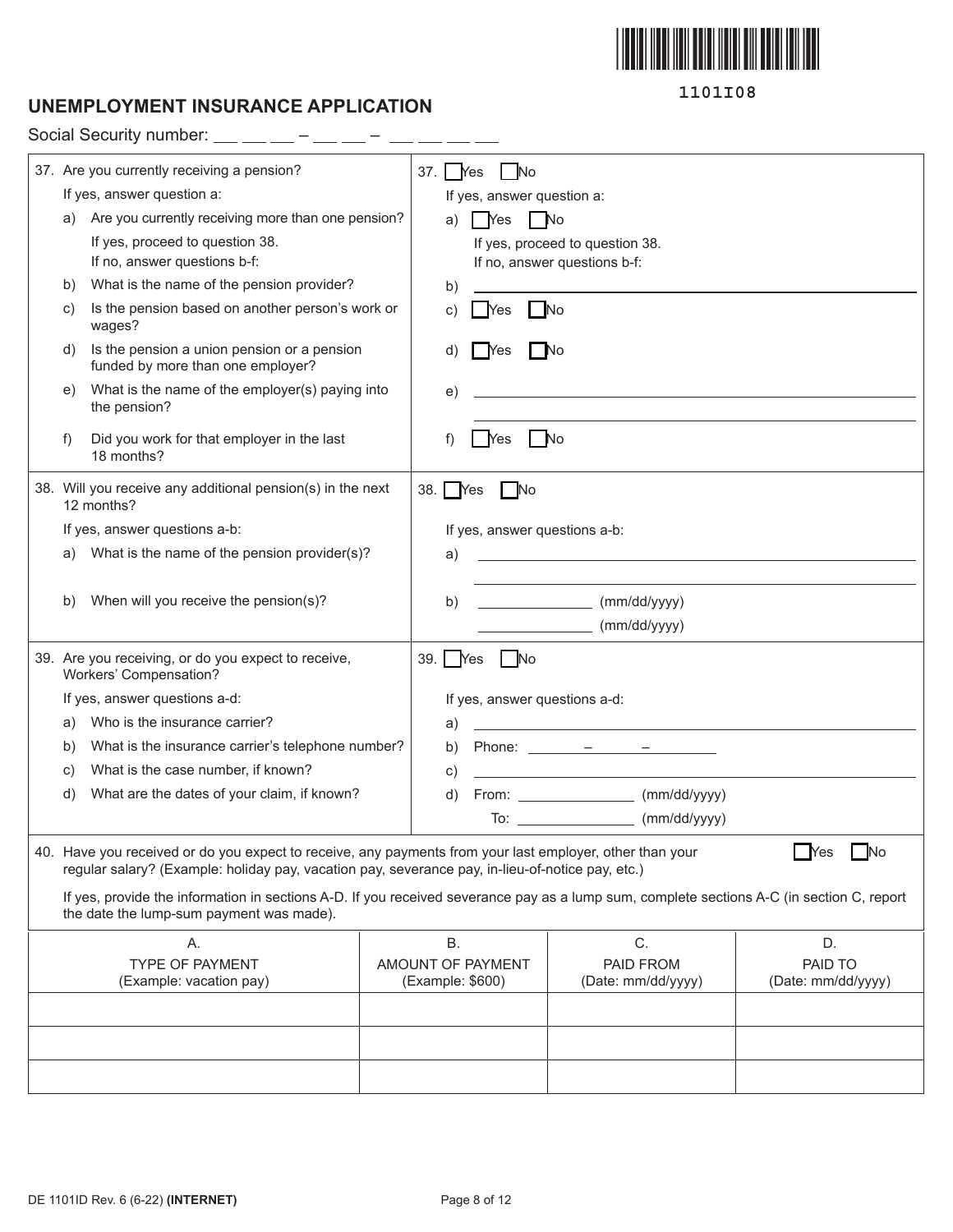

### **UNEMPLOYMENT INSURANCE APPLICATION**

| Social Security number: $\_\_\_\_\_\_$ - $\_\_\_\$ -                                                                                                                    |                                                                                                                                                                                         |
|-------------------------------------------------------------------------------------------------------------------------------------------------------------------------|-----------------------------------------------------------------------------------------------------------------------------------------------------------------------------------------|
| 41. Are you a U. S. Citizen or National?                                                                                                                                | 41. $Yes$ $No$                                                                                                                                                                          |
| If no, answer question a:                                                                                                                                               | If no, answer question a:                                                                                                                                                               |
| Are you registered with the United States<br>a)<br>Citizenship and Immigration Services (USCIS,<br>formerly INS) and authorized to work in the<br><b>United States?</b> | $\overline{\phantom{a}}$ No<br>a)<br>  Yes                                                                                                                                              |
| b) Were you legally entitled to work in the United<br>States for the last 19 months?                                                                                    | $\vert$ No<br>b)<br><b>Nes</b>                                                                                                                                                          |
| below and provide the applicable document information.                                                                                                                  | IMPORTANT: If you answered "yes" to question "a" above, you must select one of the USCIS documents listed in 41A through 41H                                                            |
| 41A. Permanent Resident Card (I-551)                                                                                                                                    | 41A. Permanent Resident Card (I-551)                                                                                                                                                    |
| 1) Alien Registration Number (A#)                                                                                                                                       | 1) $A#$                                                                                                                                                                                 |
|                                                                                                                                                                         | The Alien Registration Number must be 7 to 9 digits long. Enter numeric<br>digits only.                                                                                                 |
| 2) Permanent Resident Card Number (CARD#)                                                                                                                               |                                                                                                                                                                                         |
| $1.551$ 00000001<br>if found, drop in Jan US Maillion, USPS (Mail to USCIS, PO Bax 92521, Lincoln, NE<br>C1USA0000000011SRC0000000001<<<br>2001012F0708214UTP<<<<<<<<<< | The CARD# must be 13 characters long. Enter 3 alphabetic characters<br>followed by 10 numeric digits. If your current card was issued to you<br>before December 1997, leave this blank. |
| NOTE: The CARD# is on the back of the card, next to<br>your photo, under the DOB and the EXP date.                                                                      |                                                                                                                                                                                         |
| 3) Expiration Date (EXP)                                                                                                                                                | 3)<br>_________________ (mm/dd/yyyy)                                                                                                                                                    |
| 41B. Employment Authorization Card (I-766)                                                                                                                              | 41B. Employment Authorization Card (I-766)                                                                                                                                              |
| 1) Alien Registration Number (A#)                                                                                                                                       | 1) $A#$                                                                                                                                                                                 |
|                                                                                                                                                                         | The Alien Registration Number must be 7 to 9 digits long. Enter numeric<br>digits only.                                                                                                 |
| 2) Expiration Date                                                                                                                                                      | $2)$ (mm/dd/yyyy)                                                                                                                                                                       |
| 41C. Refugee Travel Document (I-571)                                                                                                                                    | 41C. Refugee Travel Document (I-571)                                                                                                                                                    |
| 1) Alien Registration Number (A#)                                                                                                                                       | 1) A# $\frac{1}{2}$                                                                                                                                                                     |
|                                                                                                                                                                         | The Alien Registration Number must be 7 to 9 digits long. Enter numeric<br>digits only.                                                                                                 |
| 2) Expiration Date                                                                                                                                                      | $2)$ (mm/dd/yyyy)                                                                                                                                                                       |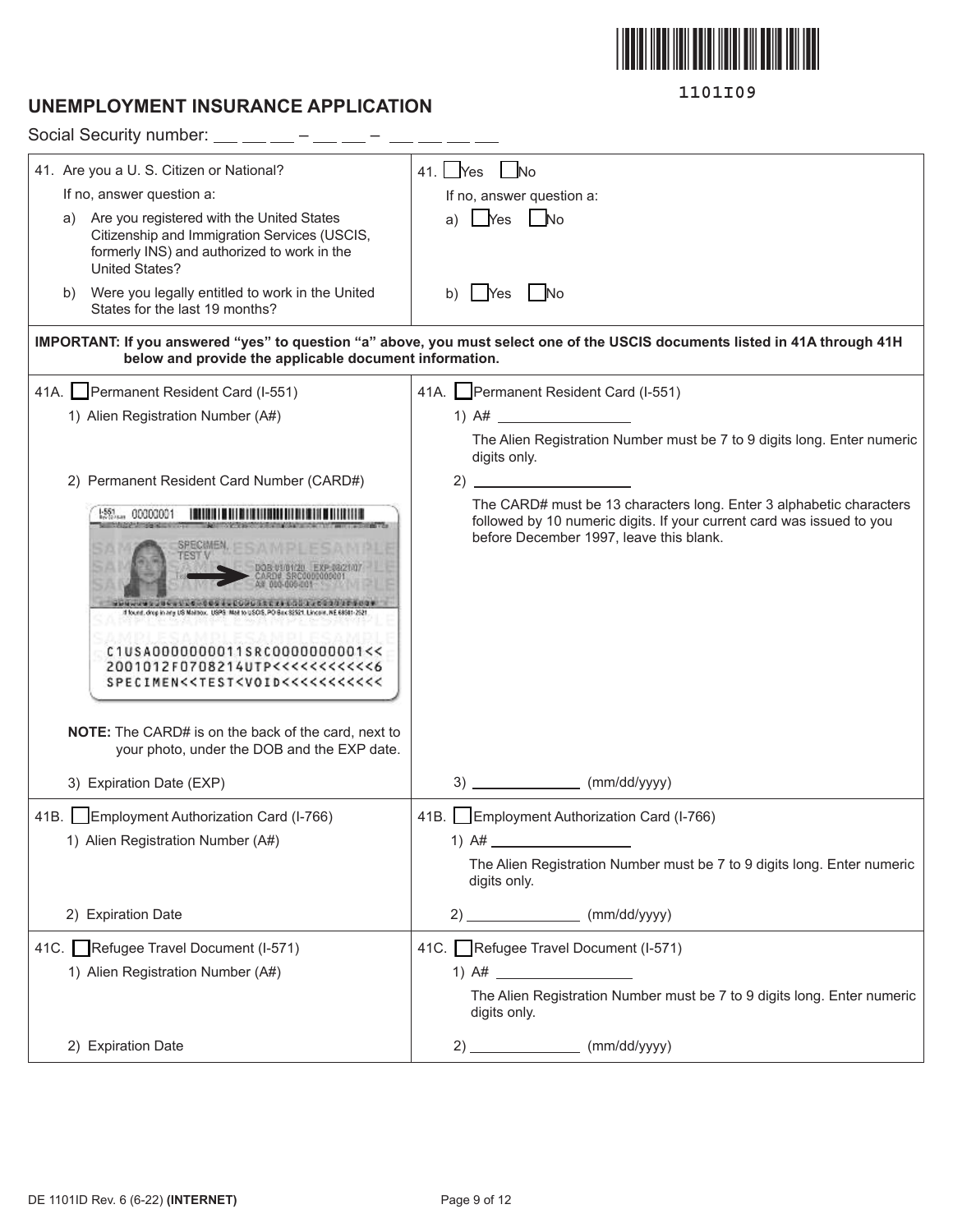

## **UNEMPLOYMENT INSURANCE APPLICATION**

Social Security number:  $\_\_$   $\_\_$  –  $\_\_$  –  $\_\_$  –  $\_\_$  –  $\_\_$ 

| 41D. Arrival/Departure Record (I-94)                                 | 41D. Arrival/Departure Record (I-94)                                                                                         |
|----------------------------------------------------------------------|------------------------------------------------------------------------------------------------------------------------------|
| 1) Arrival/Departure Number                                          | $\mathbf{1) \perp$                                                                                                           |
|                                                                      | The Arrival/Departure Number must be 11 digits long. Enter numeric<br>digits only.                                           |
| 2) Expiration Date                                                   | $2)$ (mm/dd/yyyy)                                                                                                            |
| 41E. Re-entry Permit (I-327)                                         | 41E. Re-entry Permit (I-327)                                                                                                 |
| 1) Alien Registration Number (A#)                                    |                                                                                                                              |
|                                                                      | The Alien Registration Number must be 7 to 9 digits long. Enter numeric<br>digits only.                                      |
| 2) Expiration Date                                                   | $2)$ (mm/dd/yyyy)                                                                                                            |
| 41F. Unexpired Foreign Passport                                      | 41F. Unexpired Foreign Passport                                                                                              |
| 1) Arrival/Departure Number                                          | $\left( \begin{array}{c} 1 \end{array} \right)$                                                                              |
|                                                                      | The Arrival/Departure Number must be 11 digits long. Enter numeric<br>digits only.                                           |
| 2) Passport Number                                                   |                                                                                                                              |
|                                                                      | The passport number must be 6 to 12 alphanumeric characters. It is<br>usually found on the top right corner of the document. |
| 3) Visa Number                                                       |                                                                                                                              |
|                                                                      | The Visa Number must be 8 numeric digits.                                                                                    |
| 4) Expiration Date                                                   | 4) __________________________ (mm/dd/yyyy)                                                                                   |
| 41G. Arrival/Departure Record (I94) in Unexpired<br>Foreign Passport | 41G. Arrival/Departure Record (194) in Unexpired Foreign Passport                                                            |
| 1) Arrival/Departure Number                                          | $\left( \begin{array}{ccc} 1 \end{array} \right)$                                                                            |
|                                                                      | The Arrival/Departure Number must be 11 digits long. Enter numeric<br>digits only.                                           |
| 2) Passport Number                                                   |                                                                                                                              |
|                                                                      | The passport number must be 6 to 12 alphanumeric characters. It is<br>usually found on the top right corner of the document. |
| 3) Visa Number                                                       | 3)                                                                                                                           |
|                                                                      | The Visa Number must be 8 numeric digits.                                                                                    |
| 4) Expiration Date                                                   | $4)$ (mm/dd/yyyy)                                                                                                            |
| 41H. Other Document (not listed in Section A to G)                   | 41H. Other Document (not listed in Section A to G)                                                                           |
| 1) Alien Registration Number (A#)                                    |                                                                                                                              |
|                                                                      | The Alien Registration Number must be 7 to 9 digits long. Enter numeric<br>digits only.                                      |
| 2) Arrival/Departure Number                                          | $2)$ and $2)$                                                                                                                |
|                                                                      | The Arrival/Departure Number must be 11 digits long. Enter numeric<br>digits only.                                           |
| 3) Expiration Date                                                   | $3)$ (mm/dd/yyyy)                                                                                                            |
| 4) Document Description                                              |                                                                                                                              |
|                                                                      |                                                                                                                              |
|                                                                      |                                                                                                                              |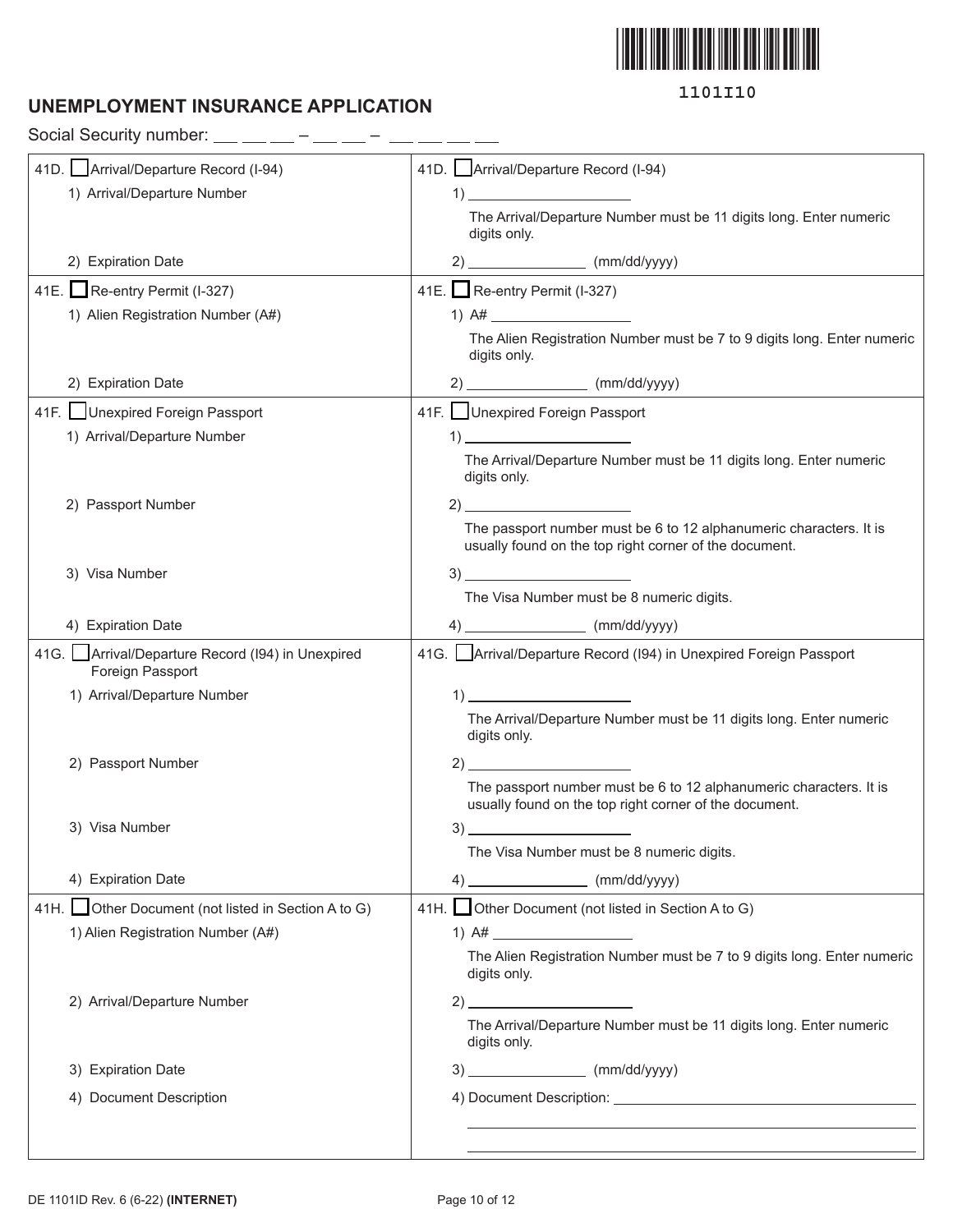

### **UNEMPLOYMENT INSURANCE APPLICATION**

Social Security number:  $\_\_$   $\_\_$  –  $\_\_$  –  $\_\_$  –  $\_\_$  –  $\_\_$ 

## **SUPPLEMENTAL FORM FOR DISASTER UNEMPLOYMENT ASSISTANCE (DUA) – ATTACHMENT D**

Please complete the following if you are unemployed or partially unemployed due to a disaster as you may be eligible for DUA benefits:

| 1. |         | Are you unemployed as a direct result of a recent<br>disaster in California, such as an earthquake, flood,<br>mudslide, wildfire, etc.? | 1. | $\Box$ Yes | $\Box$ No                                                                                                                                                                                                                                                                                                                                                                                                                                                                                      |
|----|---------|-----------------------------------------------------------------------------------------------------------------------------------------|----|------------|------------------------------------------------------------------------------------------------------------------------------------------------------------------------------------------------------------------------------------------------------------------------------------------------------------------------------------------------------------------------------------------------------------------------------------------------------------------------------------------------|
|    | If yes: |                                                                                                                                         |    |            | If yes, answer questions a-d:                                                                                                                                                                                                                                                                                                                                                                                                                                                                  |
|    | a)      | Identify the type of disaster.                                                                                                          |    | a)         | <u> 1989 - Johann Barbara, martxa alemaniar arg</u>                                                                                                                                                                                                                                                                                                                                                                                                                                            |
|    | b)      | At the time of the disaster, in which county did you<br>reside?                                                                         |    | b)         |                                                                                                                                                                                                                                                                                                                                                                                                                                                                                                |
|    | C)      | At the time of the disaster, in which county did you<br>work?                                                                           |    | C)         | <u> 1989 - Johann Stoff, deutscher Stoff, der Stoff, der Stoff, der Stoff, der Stoff, der Stoff, der Stoff, der S</u>                                                                                                                                                                                                                                                                                                                                                                          |
|    | d)      | At the time of the disaster, was your<br>unemployment caused by your need to travel<br>through a disaster area?                         |    |            | No.<br>Yes                                                                                                                                                                                                                                                                                                                                                                                                                                                                                     |
|    |         | If yes:                                                                                                                                 |    |            |                                                                                                                                                                                                                                                                                                                                                                                                                                                                                                |
|    |         | Identify the disaster county or counties that<br>prevent travel to your job.                                                            |    |            | the control of the control of the control of the control of the control of the control of the control of the control of the control of the control of the control of the control of the control of the control of the control                                                                                                                                                                                                                                                                  |
|    | e)      | Check the following that best applies to you:                                                                                           |    | e)         | An employee who is unable to work as a direct result of the<br>1)<br>disaster.<br>An individual who was scheduled to start work for an employer,<br>(2)<br>but could not because of the disaster.<br>3)<br>A self-employed individual who is unable to work as a direct<br>result of the disaster.<br>An individual who intended to begin self-employment, but could<br>4)<br>not because of the disaster.<br>5)<br>An individual who became head of household as a result of the<br>disaster. |
|    | f)      | If you selected item e1 or e3 above, how many<br>hours did you work prior to the disaster?                                              |    | f)         |                                                                                                                                                                                                                                                                                                                                                                                                                                                                                                |
|    | g)      | If you selected e3 or e4 above briefly describe<br>how the disaster affected your ability to continue<br>or begin your self-employment. |    | g)         | <u> 1989 - Johann Stoff, fransk politik (d. 1989)</u>                                                                                                                                                                                                                                                                                                                                                                                                                                          |
|    | h)      | What is the physical address of your business?                                                                                          |    | h)         | City: the contract of the contract of the contract of the contract of the contract of the contract of the contract of the contract of the contract of the contract of the contract of the contract of the contract of the cont<br>State: _______ ZIP Code: __________                                                                                                                                                                                                                          |